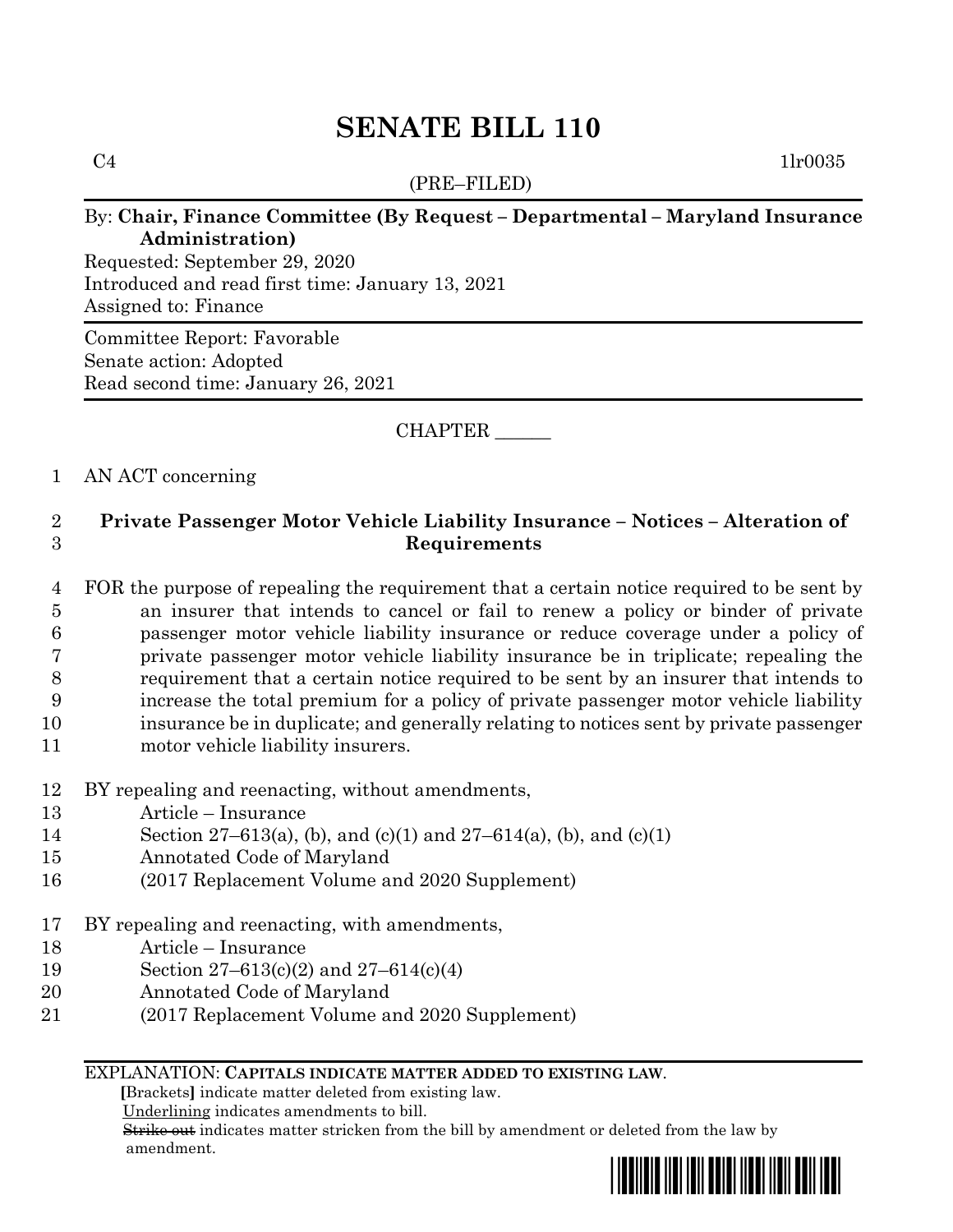**SENATE BILL 110**

 SECTION 1. BE IT ENACTED BY THE GENERAL ASSEMBLY OF MARYLAND, That the Laws of Maryland read as follows: **Article – Insurance** 27–613. (a) (1) This section applies only to private passenger motor vehicle liability insurance. (2) This section does not apply to the Maryland Automobile Insurance Fund. (3) This section does not apply to the cancellation of a policy or binder of private passenger motor vehicle liability insurance by an insurer during the 45–day underwriting period in accordance with § 12–106 of this article. (b) (1) In accordance with this section, with respect to a policy of private passenger motor vehicle liability insurance or a binder of private passenger motor vehicle liability insurance, if the binder has been in effect for at least 45 days, issued in the State to any resident of the household of the named insured, an insurer may: (i) cancel or fail to renew the policy or binder; or 17 (ii) reduce coverage under the policy. (2) Notwithstanding paragraph (1) of this subsection, the requirements of this section do not apply if: (i) the reduction in coverage described in paragraph (1)(ii) of this subsection is part of a general reduction in coverage approved by the Commissioner or satisfies the requirements of Title 19, Subtitle 5 of this article; or (ii) the failure to renew the policy takes place under a plan of withdrawal that: 25 25 1. is approved by the Commissioner under § 27–606 of this subtitle; and 2. provides that each insured affected by the plan of withdrawal shall be sent by a first–class mail tracking method at least 45 days before the nonrenewal of the policy a written notice that states the date that the policy will be nonrenewed and that the nonrenewal is the result of the withdrawal of the insurer from the market. (3) Notwithstanding paragraph (1) of this subsection, an insurer may not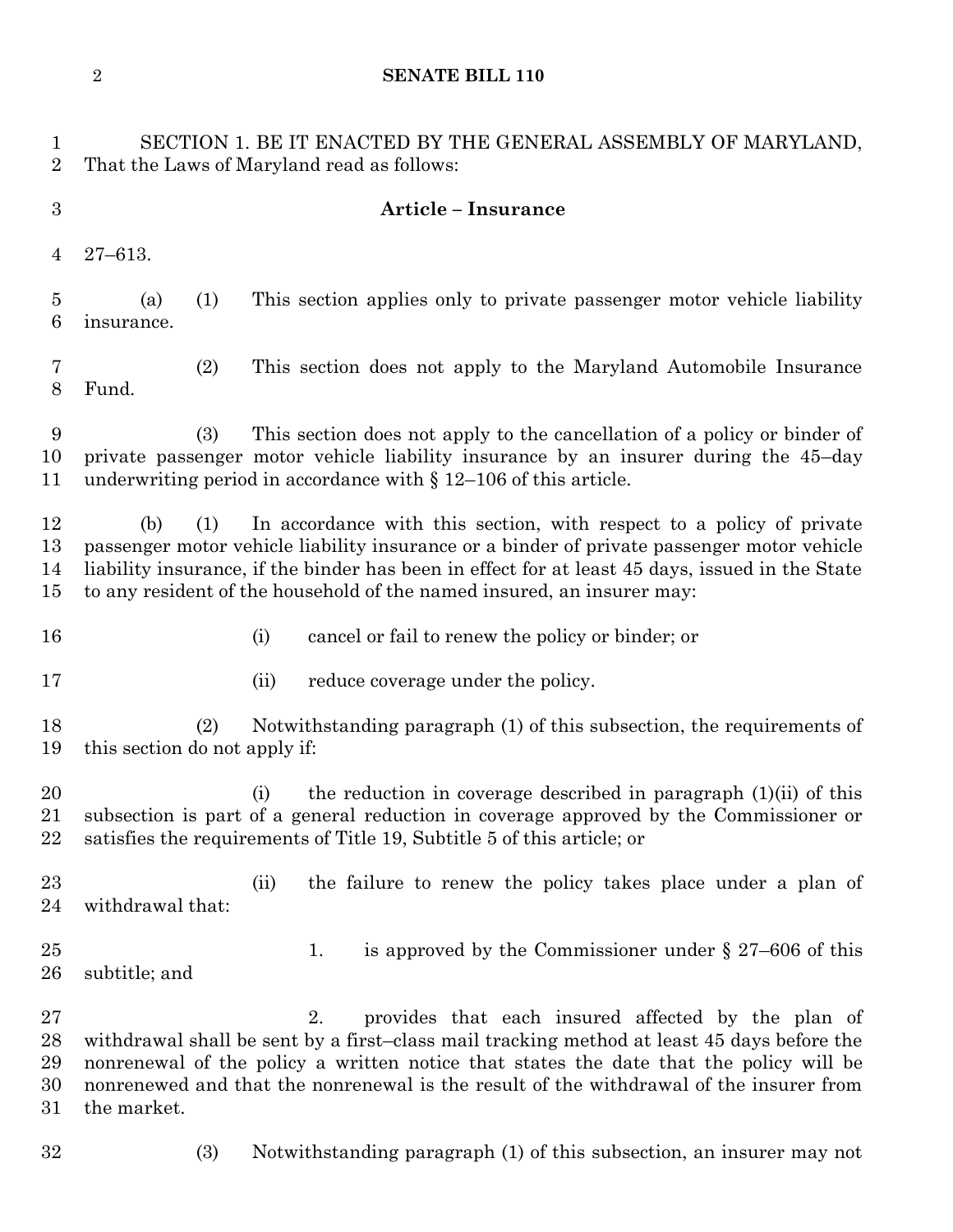# **SENATE BILL 110** 3

| 1                                  | cancel a policy midterm except:                                                                                                                                                                                                                                                           |                                                                                                                        |
|------------------------------------|-------------------------------------------------------------------------------------------------------------------------------------------------------------------------------------------------------------------------------------------------------------------------------------------|------------------------------------------------------------------------------------------------------------------------|
| $\overline{2}$                     | (i)                                                                                                                                                                                                                                                                                       | when there exists:                                                                                                     |
| $\boldsymbol{3}$<br>$\overline{4}$ |                                                                                                                                                                                                                                                                                           | a material misrepresentation or fraud in connection with<br>1.<br>the application, policy, or presentation of a claim; |
| $\overline{5}$<br>$\boldsymbol{6}$ | threat to public safety; or                                                                                                                                                                                                                                                               | a matter or issue related to the risk that constitutes a<br>2.                                                         |
| 7<br>8                             | increase in the hazard insured against;                                                                                                                                                                                                                                                   | a change in the condition of the risk that results in an<br>3.                                                         |
| 9                                  | (ii)                                                                                                                                                                                                                                                                                      | for nonpayment of premium; or                                                                                          |
| 10<br>11                           | due to the revocation or suspension of the driver's license or<br>(iii)<br>motor vehicle registration:                                                                                                                                                                                    |                                                                                                                        |
| 12<br>13                           | and                                                                                                                                                                                                                                                                                       | 1.<br>of the named insured or covered driver under the policy;                                                         |
| 14<br>15                           | insured or covered driver.                                                                                                                                                                                                                                                                | 2.<br>for reasons related to the driving record of the named                                                           |
| 16<br>17<br>18                     | At least 45 days before the proposed effective date of the action, an<br>(1)<br>$\left( \mathrm{c}\right)$<br>insurer that intends to take an action subject to this section shall send written notice of its<br>proposed action to the insured at the last known address of the insured: |                                                                                                                        |
| 19                                 | (i)                                                                                                                                                                                                                                                                                       | for notice of cancellation or nonrenewal, by certified mail; and                                                       |
| 20<br>21                           | (ii)<br>first-class mail tracking method.                                                                                                                                                                                                                                                 | for all other notices of actions subject to this section, by a                                                         |
| 22<br>23                           | (2)<br>Commissioner.                                                                                                                                                                                                                                                                      | The notice must be [in triplicate and] on a form approved by the                                                       |
| 24                                 | $27 - 614.$                                                                                                                                                                                                                                                                               |                                                                                                                        |
| 25<br>26                           | In this section, "increase in premium" and "premium increase" include an<br>(a)<br>increase in total premium for a policy due to:                                                                                                                                                         |                                                                                                                        |
| 27                                 | (1)                                                                                                                                                                                                                                                                                       | a surcharge;                                                                                                           |
| 28                                 | (2)                                                                                                                                                                                                                                                                                       | retiering or other reclassification of an insured; or                                                                  |
| 29                                 | (3)                                                                                                                                                                                                                                                                                       | removal or reduction of a discount.                                                                                    |